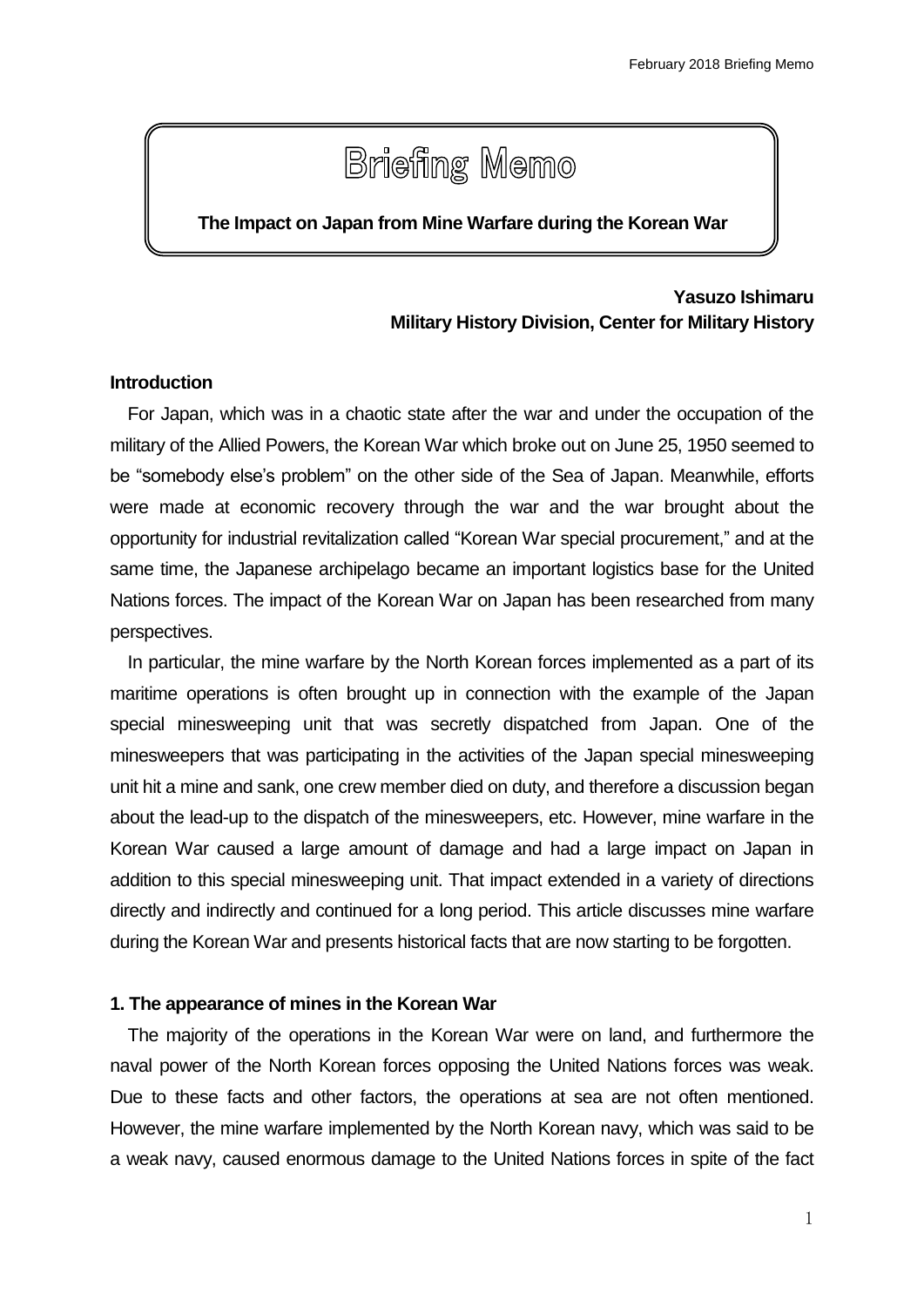that it was implemented using rudimentary equipment and few personnel, so mine warfare is often brought up as a major maritime operation in the Korean War.

This does not mean that the US navy at that time did not anticipate the anti-mine warfare as part of landing operations, but actually, looking back on the unit formations in the Incheon landing operations, we cannot conclude that the preparations against mine warfare had been made carefully. On September 4, 1950 when the Incheon landing operations were about to start, the US navy destroyer *McKean* discovered drifting mines (this refers to mines deliberately set adrift and is distinguished from mines which are suspended because the mooring cable naturally breaks, which are called "floating mines") for the first time, in the waters off the coast of Chinnampo (approximately 90 miles northwest of Incheon).

According to the report prepared by the US Navy Pacific Fleet Command at that time, it was recorded that the mines used in the Korean War were made by the Soviet Union. It is estimated that from around July 10 to July 20, 1950 approximately 4,000 mines passed through Wonsan transported by rail, and were transported via Pyongyang to the west coast of the Korean Peninsula and to Incheon and Gunsan in the south. The mines transported in this way were laid with the support of the Soviet navy. The US navy estimated that approximately 3,000 mines had been laid over the short period of approximately three weeks with a simple and easy method utilizing wooden barges. Moreover, this report recorded the mine-laying implemented by the weak North Korean navy with a certain kind of surprise, asking "is there any other country that can prepare and lay so many mines using an extremely easy method in such a short period?"

Fortunately for the United Nations forces, the mine warfare of the North Korean navy did not have an impact on the Incheon landing operations on the west coast of the Korean Peninsula, which started on September 15. Due to the success of the Incheon landing operations, the complexion of the war changed greatly and it became possible to mount a counteroffensive against the North Korean forces bearing down on Busan. However, in the Wonsan landing operations planned for early in October on the east coast of the Korean Peninsula, it became necessary to sweep for mines, so the commencement of the landing operations was delayed by five days. The minesweepers of the United States, Japan, and the Republic of Korea participated in the minesweeping off the coast of Wonsan but two US navy minesweepers, the *Pirate* and the *Pledge*, hit mines and sank on October 12. Further casualties were incurred, including the minesweeper MS-14 of the Japan special minesweeping unit and minesweeper YMS-516 of the Republic of Korea navy hitting a mine and sinking on October 17 and October 18, respectively.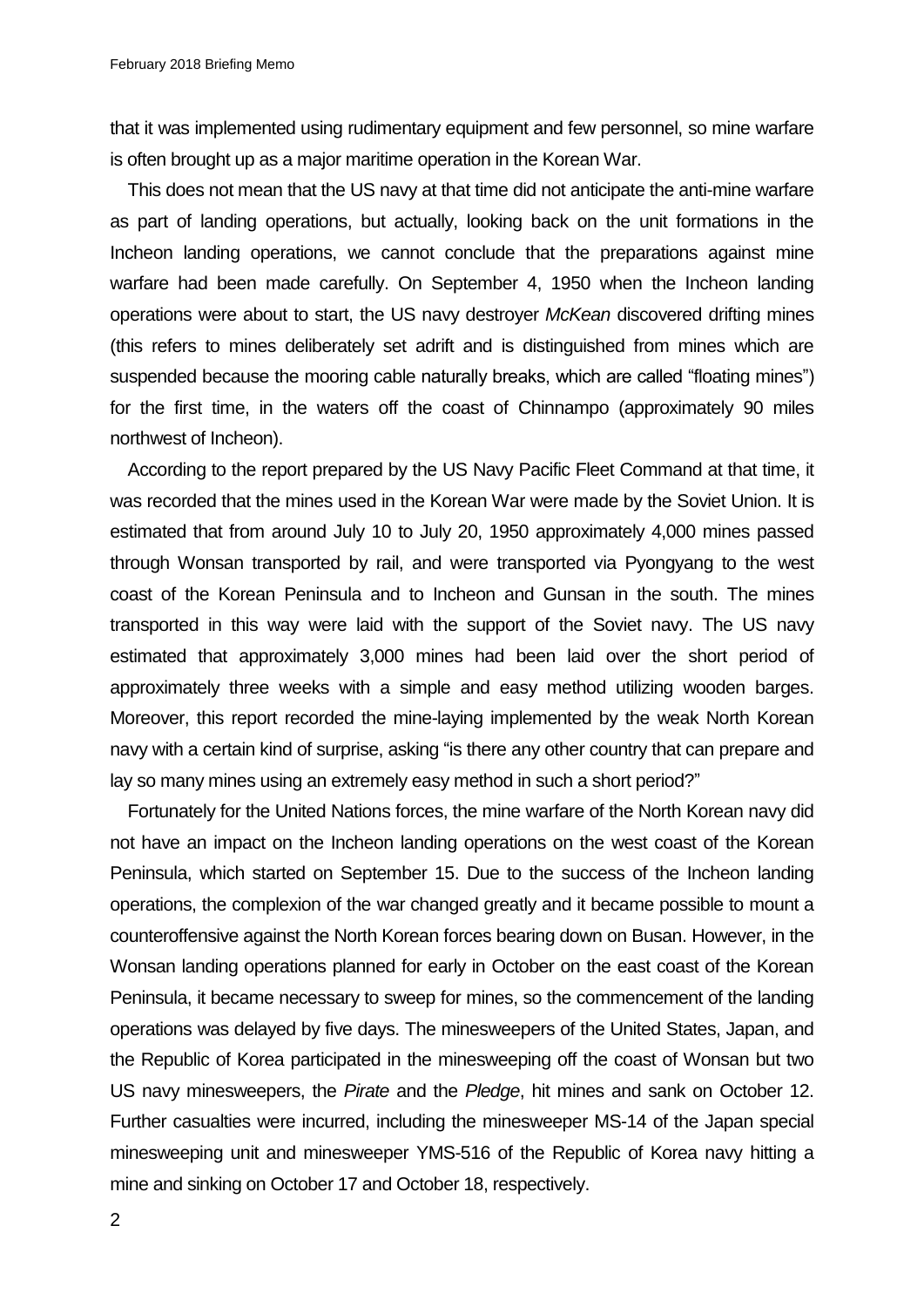#### **2. The impact of mines on Japan**

When the Korean War started, the attitude of Japan, which was under occupation, could be seen in the statement "Our Position in the Korean Conflict" issued by the Ministry of Foreign Affairs on August 19, 1950. It states "the battle for democracy in Korea is nothing other than the battle to protect the democracy of Japan. If we do not provide cooperation to the extent permitted by the United Nations forces fighting to protect the autonomy and independence of Korea, how can the security of Japan be protected?"

This cooperation with the United Nations forces soon became a reality. At that time, approximately ten minesweepers of the US navy had been deployed to the Far East region, and the cooperation of Japan was necessary for implementing the minesweeping because Japan possessed approximately 80 minesweepers and had people with experience of participating in minesweeping operations during the cleanup after the war. On October 2, there was a request from US navy Chief of Staff Rear Admiral Arleigh Burke to then Commandant of the Japan Coast Guard Takeo Okubo to dispatch the minesweepers of Japan to the Korean Peninsula. Commandant Okubo immediately contacted Prime Minister Shigeru Yoshida and Minister for Transport Takeshi Yamazaki and commenced preparations for the dispatch. With no time to lose, on October 4 there was an official request from US navy commander Vice Admiral C. Turner Joy to Minister for Transport Yamazaki for the dispatch of the minesweepers, and the first group of minesweepers amassed at Karato Quay in Moji departed from the port in Japan on October 7 and entered the seas around the Korean Peninsula.

The minesweepers of Japan were dispatched to the seas near Wonsan, Chinnampo, Haeju, Incheon, and Gunsan, and they implemented minesweeping work in each of these sea areas. The period they were dispatched was from October 10 to December 2, and a total of 43 minesweepers, ten patrol boats, and one trial ship as well as a total of approximately 1,200 personnel participated. The special minesweeping unit disposed of 27 mines through this minesweeping work, and casualties were incurred when the minesweeper MS-14 hit a mine and sank on October 17, resulting in one fatality and 18 injured people. On October 27 the minesweeper MS-30 ran aground and sank, which resulted in no fatalities but the minesweeper was lost.

There were other examples of many fatalities within the casualties caused by mines in the Korean War. One of those was the case of Large Tugboat 636 (LT-636) of the US Army, which was navigating the waters off the coast of Wonsan when it hit a mine and sank on November 15. Twenty-seven Japanese LR (Labor Required) crew members that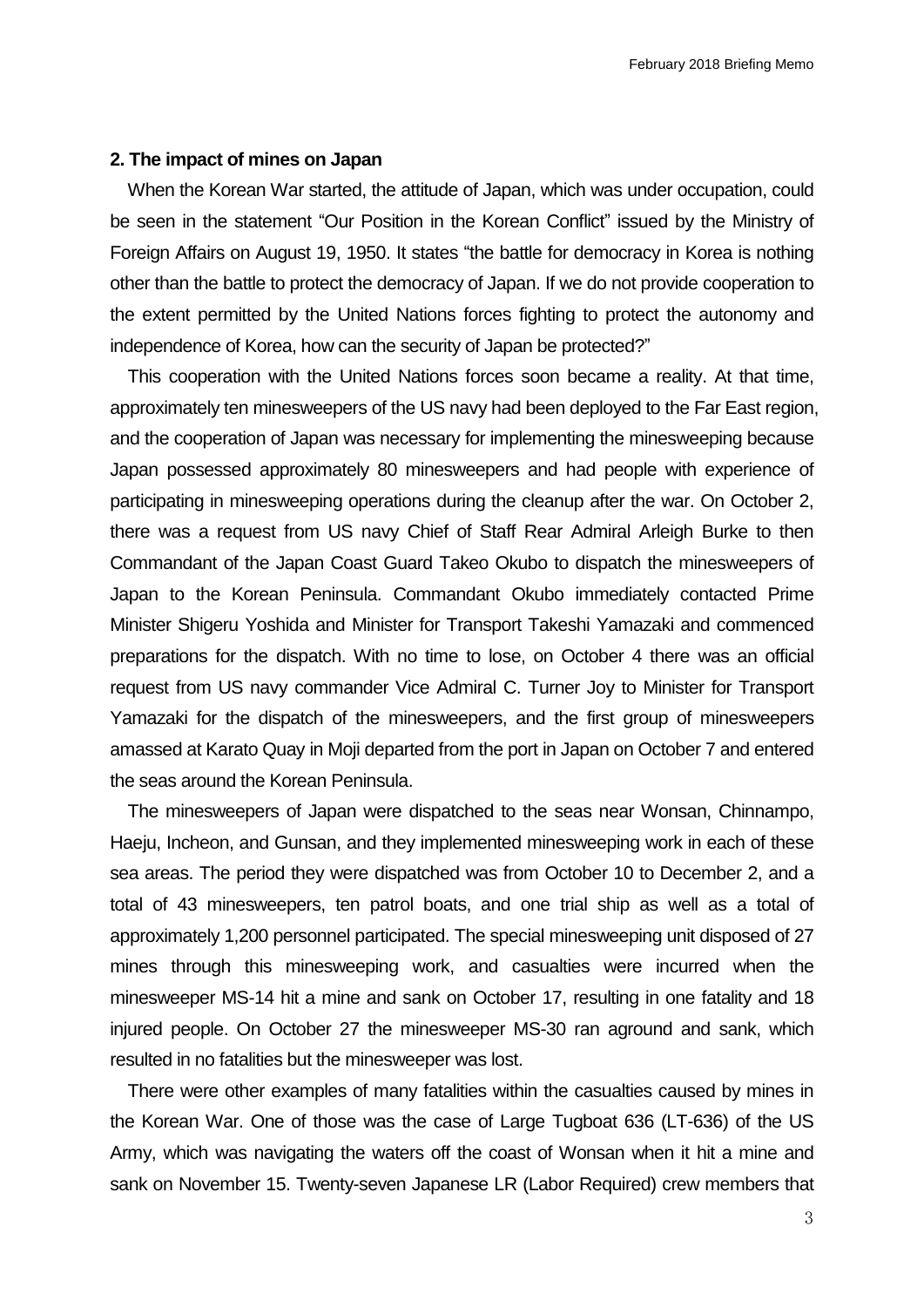had been dispatched by the Special Procurement Board using the then services procurement demand were on board this boat and 22 of them died when the ship hit a mine and sank. This accident was reported at the time as a fatal accident due to a shipwreck.

The final confirmation of the minesweeping work is carried out by a trial ship. The trial ship actually navigates repeatedly across seas where the minesweeping has been actually carried out. The actual ship navigating across seas where the minesweeping had been carried out was called the "guinea pig ship" at the time because it was analogous to the guinea pigs often used in experiments. Due to the nature of its duties it was difficult to recruit crew members, so advertisements were placed in newspapers promoting the high salaries on offer that said "Recruiting crew members for trial ships! We will buy the life of a person for 10,000 yen."

Regarding these trial ships, four trial ships (Toa Maru, Eisho Maru, Soei Maru, and Wakakusa Maru) were designated for confirmation minesweeping of the sea areas around Japan as part of the cleanup after the Pacific War, and the trial work was commenced from April 1946. Three of those ships were decommissioned one after another by July 1950 and only the Soei Maru remained as a trial ship. As a consequence of the outbreak of the Korean War, confirmation minesweeping missions in the seas surrounding the Korean Peninsula were given to the trial ship Soei Maru. Soei Maru commenced its trial work from late April 1951, carried out the work divided into four missions, and continued to implement the work until late June 1952. The seas where it implemented the work were in the vicinity of the ports of Busan, Masan, Jinhae, Mokpo, Yeosu, and Incheon. Former crew members recalled that there were a lot of hardships as this trial work of navigating back and forth across the same seas many times around a peninsula at war involved continuously stressful conditions, and furthermore the seas around the peninsula became extremely cold in mid-winter.

#### **3. Mines that washed ashore in the seas surrounding Japan**

The impact of mines on Japan began with the outbreak of the Korean War, and subsequently continued even after the armistice. Those are the floating mines for which the mooring cables (the cables connecting the mines to the anchor assembly installed on the sea bed for laying the mines) for the mines laid in the seas surrounding the Korean Peninsula broke, resulting in the mines floating across the Sea of Japan driven by seasonal winds and tidal currents. From the end of 1950 when the Korean War began to the beginning of 1951, the appearance of floating mines made by the Soviet Union rapidly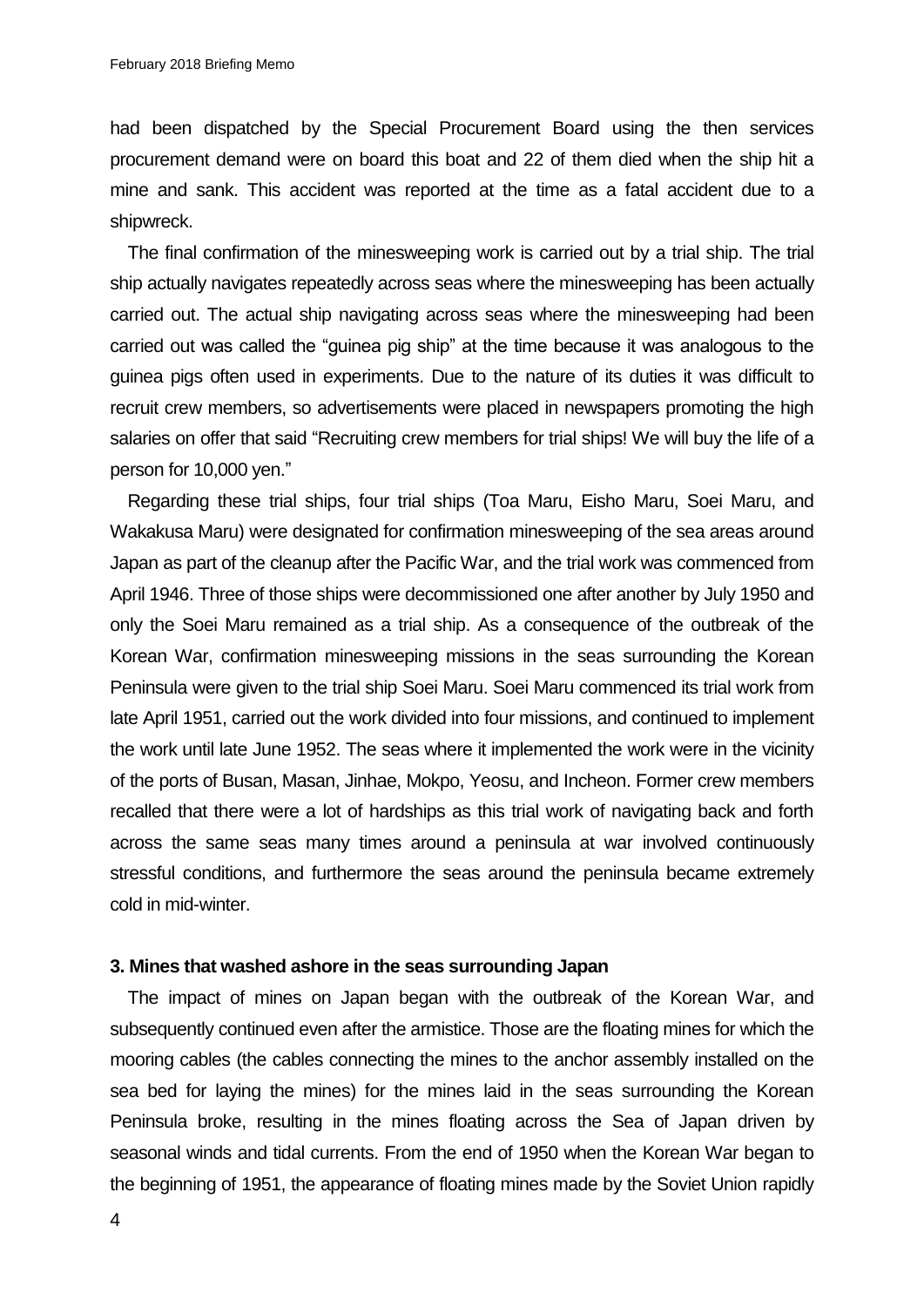increased, and the seas in which they appeared went beyond the Sea of Japan with some even going far away north through the Sea of Japan, through the Soya Strait and into the Sea of Okhotsk. Furthermore, in May 1951 mines made by the Soviet Union were discovered for the first time in the Tsugaru Strait and subsequently mines that had drifted through the Tsugaru Strait and into the Pacific were also confirmed.

Moreover, there were a total of 23 accidents between 1950 and 1955 in which mines that had washed ashore on the coast exploded spontaneously, resulting in a total of three fatalities, two in 1951 and one in 1953. Many mine accidents occurred even before the outbreak of the Korean War. In March 1949 an accident occurred in which a mine of unknown origin washed ashore on the coast of Kodomari, Nadachi-cho, Joetsu City, Niigata Prefecture and exploded, claiming the lives of 63 people, so the residents on the Sea of Japan side of the country had a strong fear of washed-ashore mines. That fear grew even stronger each time newspaper articles were published with headlines such as "The Tsugaru Strait: the mines were made by the Soviet Union" (Asahi Shimbun, May 23, 1951) and "Mines are threatening the Sea of Japan: they are large mines made by the Soviet Union" (Mainichi Shimbun, May 31, 1954).

In addition to these kinds of direct harm, we cannot overlook the indirect harm, namely that ships navigating through the Sea of Japan and toward the Tsugaru Strait were forced to take detours in order to avoid the threat of the mines. At that time, the Seikan connecting ferry was an important means of maritime transportation connecting Honshu and Hokkaido. However, operations were often suspended, particularly for the nighttime freight trains, and 120 return freight train journeys (14,302 train cars) were cancelled in May to December 1951. In February 1952, a situation arose in which ships that wanted to enter Niigata Port were completely cut off. Due to this kind of indirect impact, not only the maritime shipping industry but also the entire economy and transportation of Japan received a serious shock.

This problem was discussed in the Diet and in February 1956 the Minister for Transport reported to the Prime Minister regarding *Mines Made by the Soviet Union in the Sea of Japan and Cautionary Measures*. According to that report, during the period from July 1950 to 1955 a total of 306 mines were discovered in the vicinity of Japan (132 floating mines and 174 washed-ashore mines). Moreover, the symbols and numbers of the Soviet Union were on these mines, and it was determined that they were mines made by the Soviet Union based on the perspective of maritime weather. Floating mines were also confirmed from 1955 onwards and 90 floating mines were discovered over the period from 1956 to 1963. In other words, a total of 396 floating mines were discovered between 1950 and 1963, and the areas in which they were discovered consisted of 355 mines (90%) in

5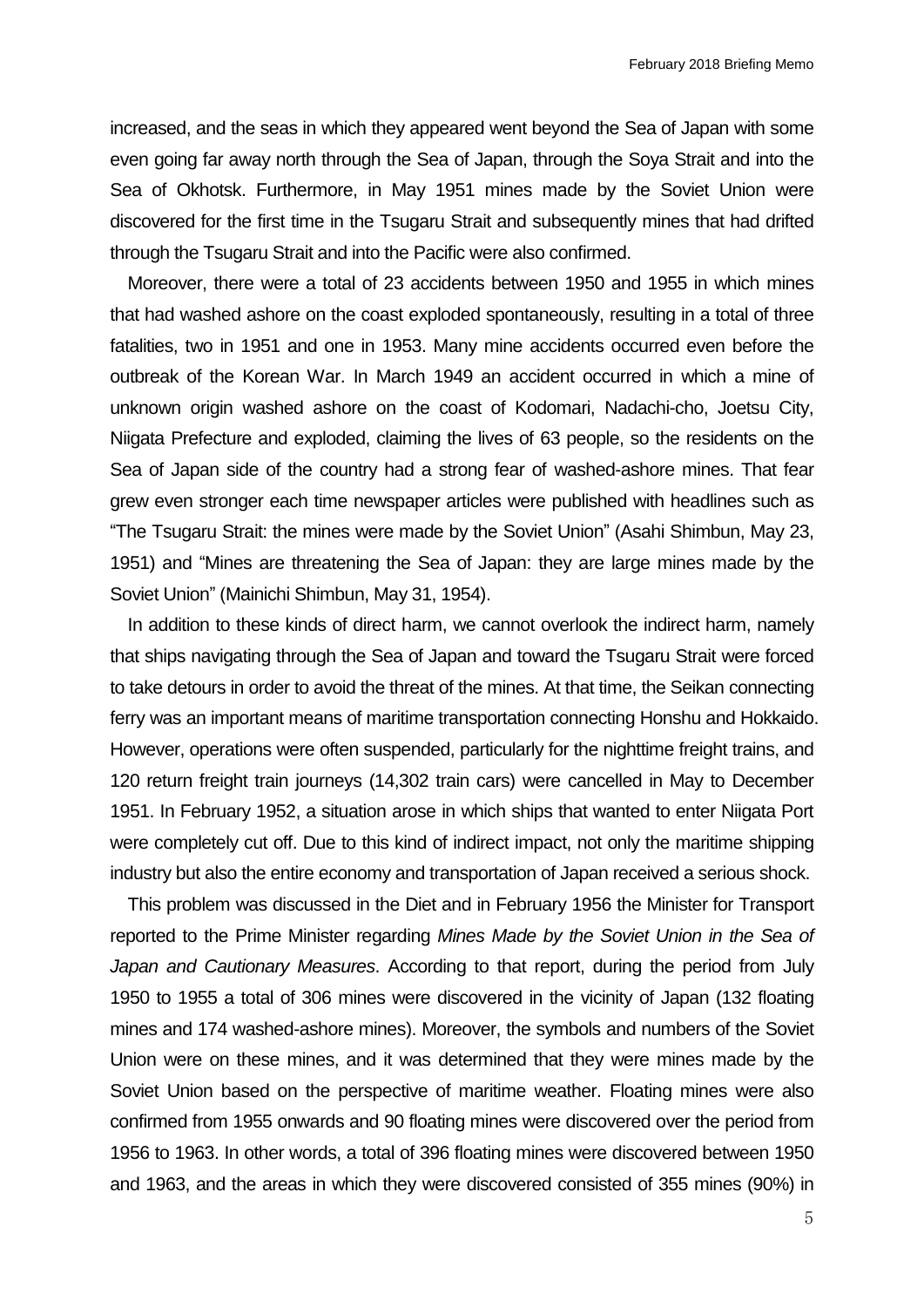the Sea of Japan, 12 mines (3%) in the Tsugaru Strait, 13 mines (3%) in the seas surrounding Kyushu, and 16 mines (4%) in other seas.

# **Conclusion**

Near the end of 2017, a floating and washed-ashore wooden ship that seemed to be from the Korean Peninsula became big news. Over the three years from 2014 to 2016 the Japan Coast Guard confirmed 176 cases of floating and washed-ashore wooden ships, etc. that seemed to be from the Korean Peninsula. The characteristics of the seasonal winds and tidal currents in the Sea of Japan have not changed since time immemorial. Wooden ships floating on the surface of the sea are easily affected by the wind. Even though floating mines, which are only partially visible on the surface of the sea, are not easily affected by the wind, the historical fact that the floating mines have mainly washed ashore on the coasts of the Sea of Japan demonstrates that the route on which they float tends to be the same.

The mines used in the Korean War have mainly washed ashore on the coasts of the Sea of Japan and have threatened the lives of the Japanese people. I hope the readers of this article have gained a good understanding that the impact of the mines had been long-term and wide-ranging. According to a statement by the US Chief of Naval Operations in 2009, excluding the weapons of the United States, probably 1,000,000 mines of at least 300 types are possessed by at least 60 navies around the world.

## **[Main Referenced Sources]**

• Takeo Okubo, *Uminari no Hibi* [Days of the Roar of the Sea], Maritime Problems Research Group, 1978.

• Editorial Board on the History of the Opening Up of Shipping Routes, *Nihon no Sokai – Koro Keikai-shi 50-nen no Ayumi* [*Minesweeping by Japan: The Fifty-Year Journey in the History of the Opening Up of Shipping Routes*], Tosho Kankokai, 1992.

• Japan Coast Guard ed., *Junen-shi* [History of a Decade], 1961; Ibid., *Kaijo Hoan-cho 30-nen Shi* [History of Three Decades of the Japan Coast Guard], 1979.

• Rescue Section, Guard and Rescue Department, Japan Coast Guard, *Furyu Hyochaku Kirai Nenpo Showa 38-nendo (1-gatsu – 12-gatsu)* [Annual Report on Floating and Washed Ashore Mines FY1963] *(January to December)*

• Maritime Staff Office ed. *Koro Keikai Shi* [History of the Opening Up of Shipping Routes] 1961; Ibid., *Chosen Doran Tokubetsu Sokai Shi* [History of Special Minesweeping in the Korean War], 1961.